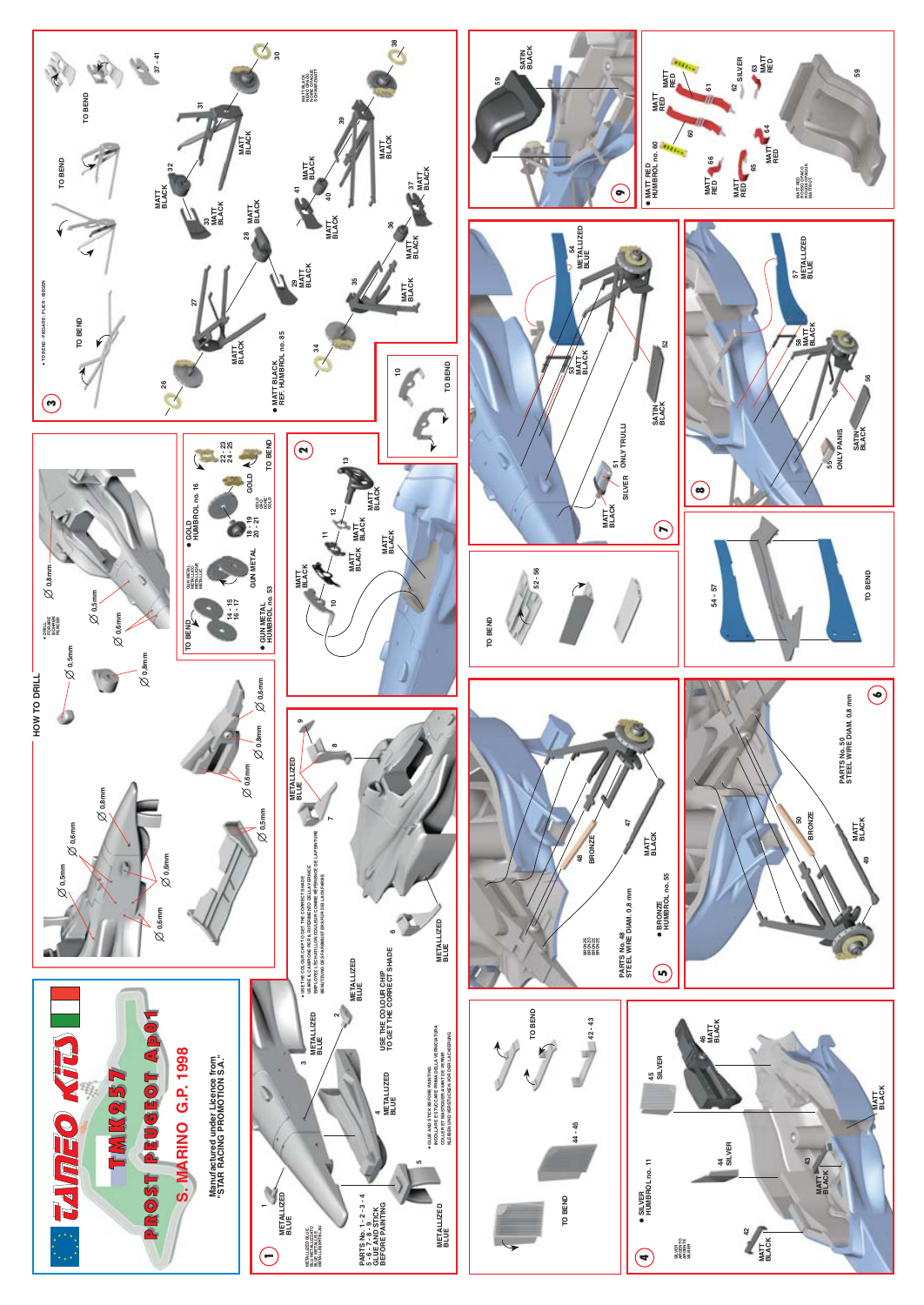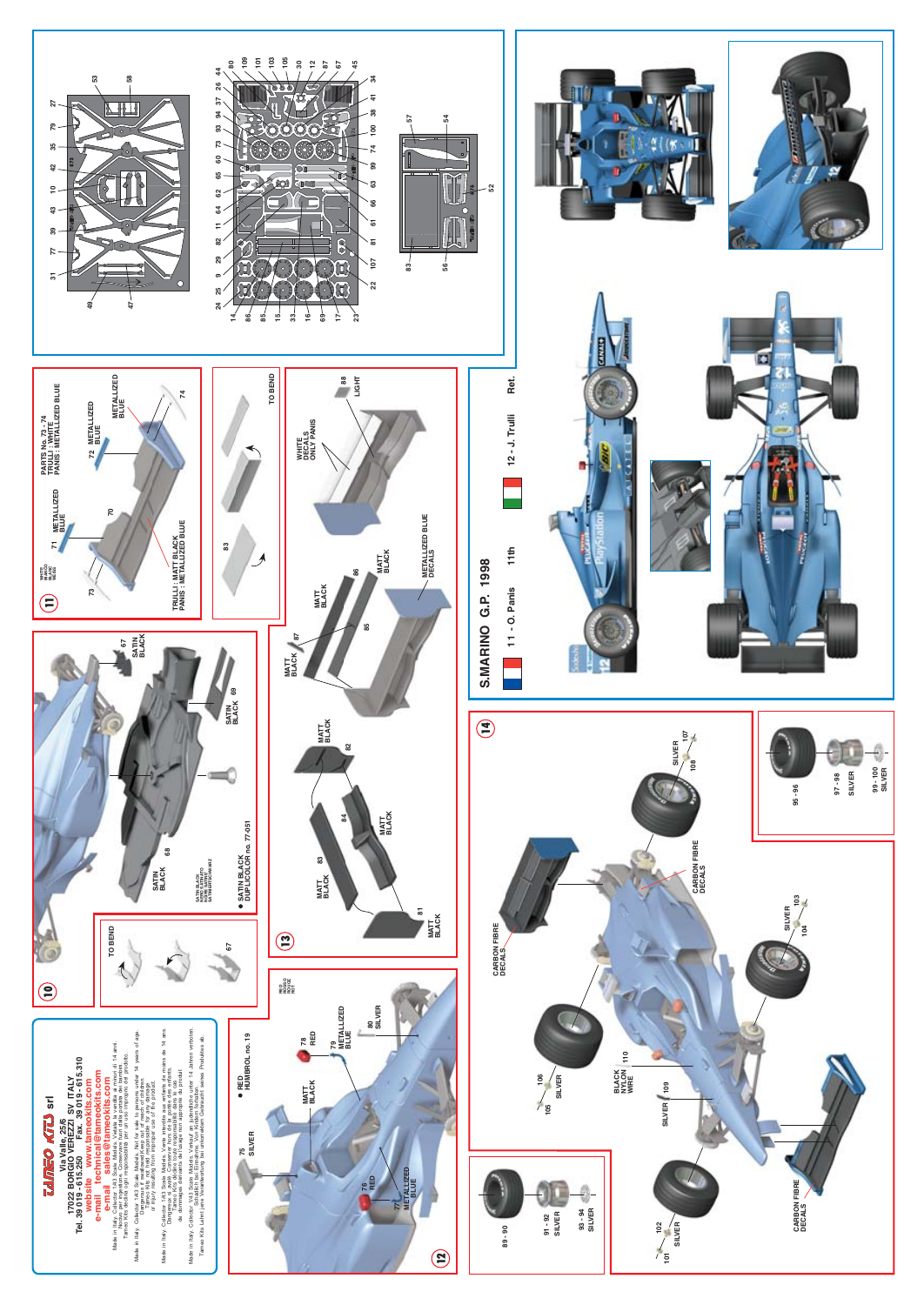

## **PROST PEUGEOT AP01** TMK257 **S. MARINO G.P. 1998**







## *TAMEO KITS* srl

Via Valle, 25/6 17022 BORGIO VEREZZI SV ITALY Fax. 39 019 - 615,310 Tel. 39 019 - 615.250 website www.tameokits.com e-mail sales@tameokits.com e-mail technical@tameokits.com

Made in Italy. Collector 1/43 Scale Models. Vietata la vendita ai minori di 14 anni. Nocivo per ingestione.<br>Conservare fuori dalla portata dei bambini. Tameo Kits declina ogni responsabilità per un uso improprio del prodot

Made in Italy. Collector 1/43 Scale Models. Not for sale to persons under 14 years of age. Dangerous if swallowed.<br>Keep out of reach of children. Tameo Kits not held responsable for any damage or injury<br>resulting from impr

Made in Italy. Collector 1/43 Scale Models. Vente interdite aux enfants de moins de 14 ans. Dangereux si avalé.<br>Conserver hors de la portée des enfants. Tameo Kits décline toute responsabilité dans le cas de dommages<br>dériv

Made in Italy. Collector 1/43 Scale Models. Verkauf an judendliche unter 14 Jahren verboten. Schadlich bei Einnahme.<br>Von Kindern ferhalten. Tameo Kits Lehnt jene Verantwortung bei unkorrektem Gebraucht seines Produktes ab.